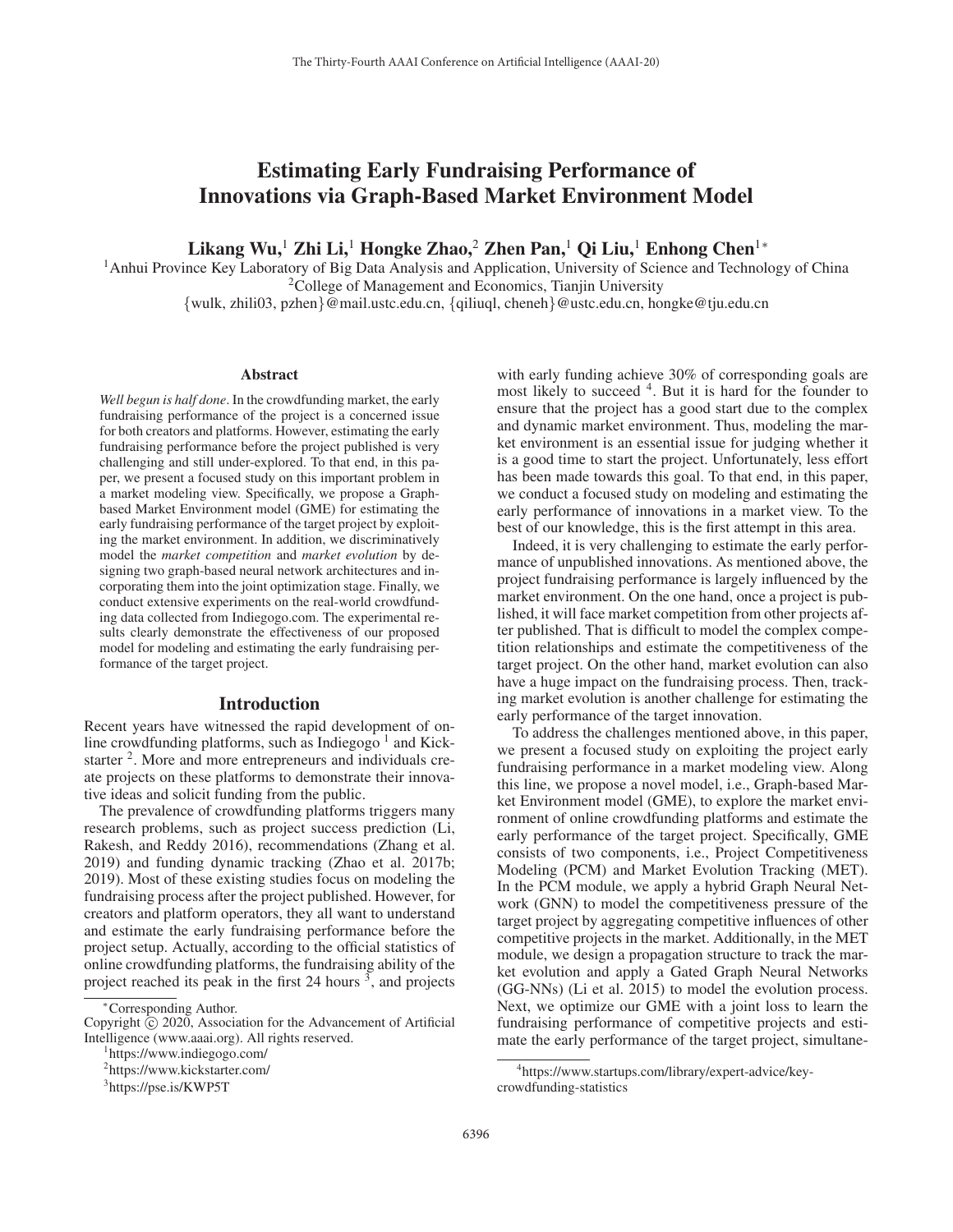ously. Finally, we conduct extensive experiments on the realworld crowdfunding data collected from Indiegogo.com. The experimental results clearly demonstrate the effectiveness of our proposed model for modeling and estimating the early fundraising performance of the target project.

#### Related Work

In this section, we review the research from two categories, i.e., crowdfunding and graph neural networks.

## Crowdfunding

The research of online crowdfunding can be divided into two categories according to the research perspective: for the individual projects and for the entire market. For the individual projects, most researchers paid much attention to the prediction of project success (Li, Rakesh, and Reddy 2016; Jin et al. 2019). Besides, Liu et al. (2017) optimized the algorithm of production supply to reduce the redundant losses of creators, and Zhao et al. (2017b) focused on tracking the dynamics for projects in their complete funding durations. For the entire market, Lin, Yin, and Lee (2018) modeled dynamic competition on crowdfunding markets, Zhang et al. (2019) are devoted to the recommender systems on the crowdfunding market, and Janku and Kucerova (2018) propose that good early performance on the crowdfunding market is especially significant.

In spite of the importance of previous studies, they mainly focused on modeling the market reaction or investors' interest after projects launched, and were still lack in a deep and quantitative exploration of the early performance before the project setup. To the best of our knowledge, in this paper, we are the first comprehensive attempt to exploit the prediction of early performance in a market modeling view.

# Graph Neural Network

Graph Neural Network (GNN) has been proven successful in modeling the structured graph data due to its theoretical elegance (Bronstein et al. 2017). Extending neural networks to work with graph-structured data was first proposed by Gori, Monfardini, and Scarselli (2005). With the proposal of spectral GNN (Bruna et al. 2013) and its improvements (Defferrard, Bresson, and Vandergheynst 2016; Kipf and Welling 2016), the research in this area began to develop rapidly. Besides, Zhou, Huang, and Schölkopf (2007) regularized the learning procedure of the target task with a hypergraph that captures the higher-order relations among entities. Gilmer et al. (2017) proved that applications of the neural networks to graphs could be seen as specific instances of a learnable message passing framework on graphs.

These years, graph neural network has been applied to many tasks without explicit graph structure. For instance, Cucurull, Taslakian, and Vazquez (2019) addressed the compatibility prediction problem using a graph neural network that learns to generate product embeddings conditioned on context. Feng et al. (2019) created the influence graph model by building the edges between related stocks in the stock prediction task. In this paper, we organize the projects

in the crowdfunding market as a market graph. And we further propose the GNN-based networks to model the market competitiveness and market evolution, which is the first attempt in this domain.

# Methodology

In this section, we propose a framework to estimate the project's early fundraising performance in a market modeling view. First, we introduce the research problem and the constructed features we use. Then, we present the technical details of our proposed model, i.e., Graph-based Market Environment model (GME).

#### **Preliminaries**

In online crowdfunding services, different start-up time has a great impact on the early fundraising performance due to the different market environments (Janku and Kucerova 2018). Along this line, we aim at estimating the early performance in a market modeling view. However, the early fundraising amounts are improper to directly measure the early performance, since the same fundraising amount in early-stage means different performance for projects with different fund goals. So in this paper, we use the achievement of goal in the early stage to measure our target value. More specifically, For the target project  $i$ , we can get the quantitative definition of the early performance  $y_i$  as:

$$
y_i = \log_2\left(1 + \frac{\alpha_i}{g_i}\right),\tag{1}
$$

where  $y_i$  denotes the normalized value,  $\alpha_i$  is the amount of soliciting funding during the first 24 hours  $\alpha_i$  is the declared soliciting funding during the first 24 hours,  $g_i$  is the declared pledged goal, so  $\frac{\alpha_i}{g_i}$  represents the percentage of funding in early stage to declared pledged goal. There are two reasons for using function  $log_2(\cdot)$  to normalize  $y_i$ : one is suppress the large variations between minimum and maximum (Wang et al. 2018), the other is that the original percentage values mostly distribute in a small value range, such as [0, <sup>0</sup>.5], and the  $log_2(\cdot)$  is an increasing function with a decreasing slope which can map small value intervals to larger value intervals to make more discriminative prediction.

Next, the studied problem can be defined as follows:

Definition 1 *Early Fundraising Performance Estimating. Given the target project* g *which may be launched at time*  $T_g$  and the static features  $X^{T_g}$  of all the related projects *with the dynamic fundraising sequence* S<sup>T</sup>*<sup>g</sup> in the market before*  $T_q$ *, our task is to estimate the early performance*  $y_q$ *for target project* g*.*

**Static Features.** Given  $N$  projects in the whole dataset, the static feature  $\mathbf{x}_i \in \mathbb{R}^m$  of project i concatenates the vector of basic information published by creators such as project descriptions, perks information, pledged goals, etc. Table 1 lists the detailed information of static features. Specifically, we discretize numerical values by one-hot encoding to categorical type. And, following the example of Jin et al. (2019), text data is converted into numerical vectors by the method of doc2vec (Le and Mikolov 2014). Moreover, we use an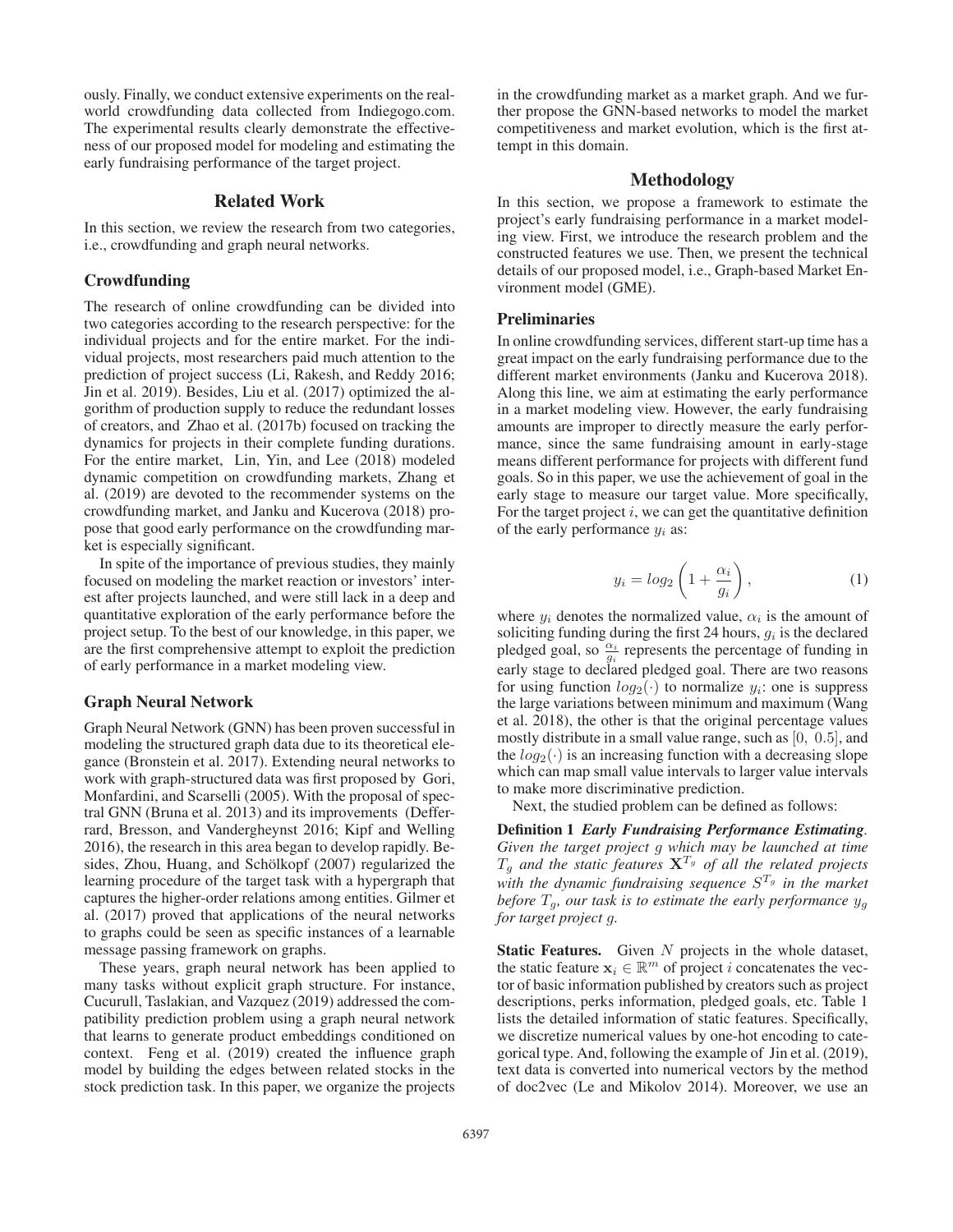

Figure 1: The overview of Graph Market Environment model (GME) : A. Project Competitiveness Modeling (PCM) captures the competitive relationships between the target projects and others. B. Market Evolution Tracking (MET) tracks the market evolution. C. Joint Optimization jointly trains the model with the joint loss of target predicted loss and competitiveness loss.

Table 1: The information of static features.

| <b>Features</b>                  | <b>Type</b> |
|----------------------------------|-------------|
| <b>Project Description</b>       | Text        |
| Project Category                 | Categorical |
| Creator Type                     | Categorical |
| Currency                         | Categorical |
| <b>Declared Funding Duration</b> | Numerical   |
| Declared Pledged Goal            | Numerical   |

instance matrix  $\mathbf{X} = [\mathbf{x}_1, \mathbf{x}_2, ..., \mathbf{x}_N]^T$  to present all the existing projects and each row is one project feature existing projects and each row is one project feature.

Market Dynamic Features. Unlike the traditional prediction like success prediction based on the historical time series of the target project, we cannot do that since our task reduce the risk before the target project publish. But we need to model the market evolution, the historical fundraising processes of the projects in the market are important to reflect the project competitiveness and market evolution. For the fundraising process of project  $i$  in the market, we can generate a fundraising sequence  $S_i$  =  $\{\langle v_1, t_1 \rangle, \langle v_2, t_2 \rangle, ..., \langle v_{|S_i|}, t_{|S_i|} \rangle\}$ , where v presents the investment amount of the project at time t.

### Project Competitiveness Modeling

Once a project is published, it would face fierce competition in the market. Then, how to model the competitiveness pressure of the target project in the current market environment is particularly essential. Along this line, we propose the Project Competitiveness Modeling (PCM) module to model the current competitive environment. Specifically, we first utilize sequential modeling to predict the funding status as the competitiveness of published projects in the market. Then, we propose a competitiveness graph to aggregate the competitive influence of published projects.

In detail, we first select the competitive projects. Considering the fund resource in the market is limited, all the funding projects are competitive with each other (Lin, Yin, and Lee 2018). Thus, given the target project  $g$ , whose funded time is  $T<sub>g</sub>$ . For each project i running on the platform at time  $T<sub>g</sub>$ , we quantify the competitiveness of *i* as:

$$
\mathbf{h}_{i}^{c} = \text{LSTM}(\mathbf{TS}_{i}), \ i \in \Psi_{g}, \tag{2}
$$

where we use Long Short-Term Memory networks (LSTM) (Hochreiter and Schmidhuber 1997) to predict the funding status of each project in the future,  $\Psi_g$  is the set of running projects.  $\mathbf{T}S_i = [\xi_0, \xi_1, ..., \xi_{23}]$  denotes the time series of project *i* during the past 24 hours before time series of project i during the past 24 hours before  $T<sub>z</sub>$ . Since the investment sequence of project i is  $S<sub>z</sub>$ .  $T_g$ . Since the investment sequence of project *i* is  $S_i = \{\langle v_1, t_1 \rangle, \langle v_2, t_2 \rangle, ..., \langle v_{|S_i|}, t_{|S_i|} \rangle\}$ , so the hourly amount is:  $\langle v_1, t_1 \rangle, \langle v_2, t_2 \rangle, ..., \langle v_{|S_i|}, t_{|S_i|} \rangle$ , so the hourly amount is:

$$
\xi_k = \log_2\left(\sum v_j\right),\tag{3}
$$

where  $v_j \in S_i$ ,  $T_q - (k+1) * \Delta \le t_j < T_q - k * \Delta$ ,  $k = 0, 1, ..., 23, \Delta$  represents the time interval of one hour. To build the influence relations from running projects to the target project, we construct all the directed edges  $\langle i, g \rangle$ ,  $i \in \Psi_g$ , and apply the embedding vectors  $\mathbf{h}_i^c$  as the state of *i*. Note that the state of node *a* is generated from fullof  $i$ . Note that, the state of node  $g$  is generated from fullconnected layer with  $x_g$ , since g does not have fundraising time series.

Considering the computational pressure of the platform, it is not necessary to meet the demands of creators for pre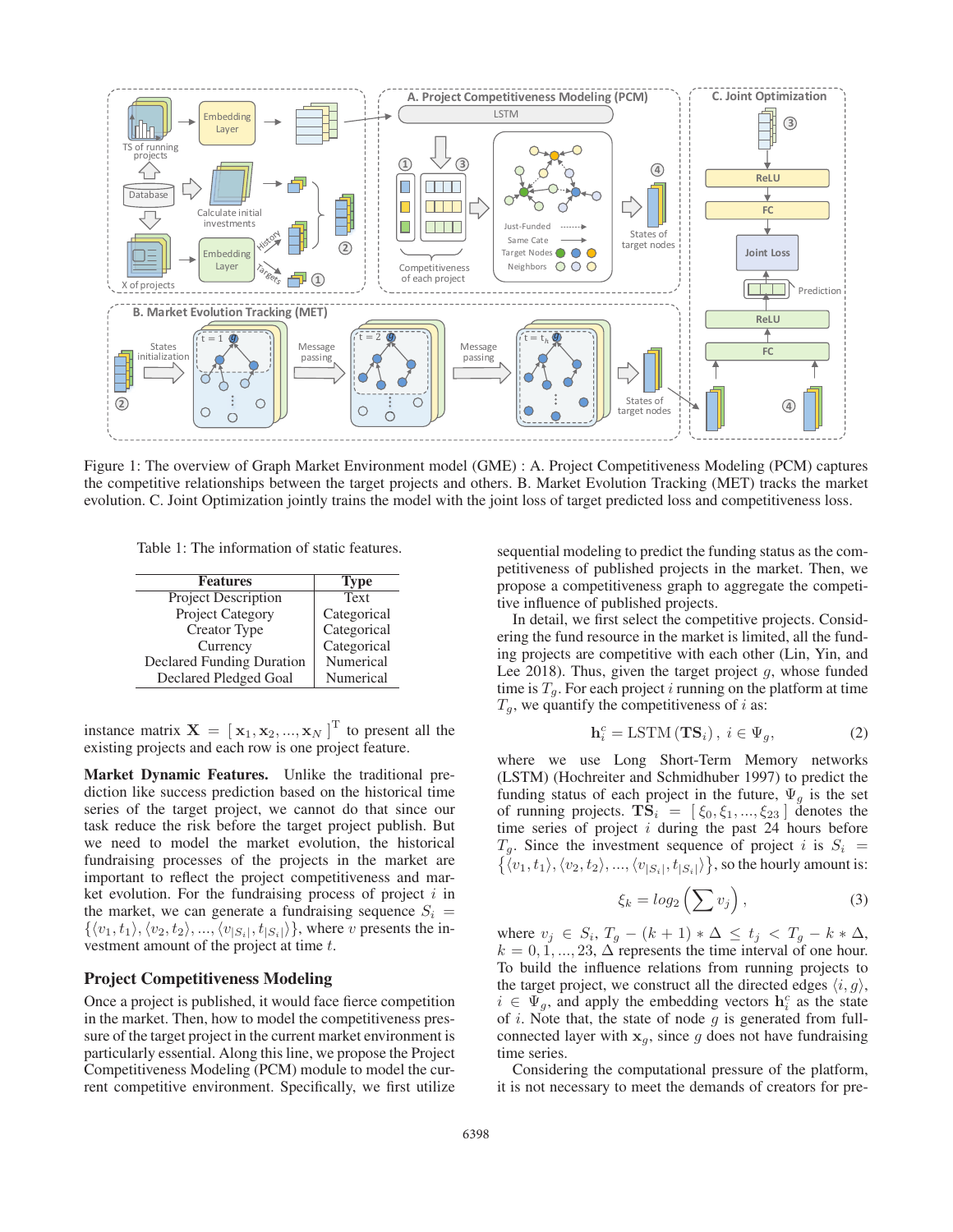cise time. Along this line, we segment one day into six periods according to the general lifestyle of humans (Wu et al. 2017), i.e. "8:00∼12:00", "12:00∼14:00", "14:00∼17:00", "17:00∼20:00", "20:00∼24:00" and "0:00∼8:00". We define a *target set* G which contains unpublished projects whose pre-funded time in the same period of one day, and we train the target projects in  $G$  simultaneously on one graph. Note that, to prevent the leakage of information, that is, the information after  $T<sub>g</sub>$  is used in advance, the current timepoint of the target set G is defined as  $T_g = min \{T_i | i \in G\}$ when calculating the competitiveness.

However, there is a serious problem that when the running projects set  $\Psi$  is large, the algorithm is time-consuming for modeling all the time series by LSTM. To solve this problem, we propose a pruning method. We think that for a project that just starts less than 24 hours, it would compete for one investor's attention with other projects that are also observed by this investor. And, the investors are most likely to find the newly created projects in the *just-funded* section and the corresponding *category* section. Because on these sections with specific restrictions, our target projects is most likely to appear at the first few pages. According to these, we define the adjacent matrix  $\mathbf{A}^G \in \mathbb{R}^{|\mathcal{G}| \times |\Psi_g|}$  as:

$$
\mathbf{A}_{\mathcal{M}_i,\mathcal{M}_j}^G = \begin{cases} 1, & \text{if } T_i - T_j \le 3 \text{ days} \\ 1, & \text{if } C_i = C_j \\ 0, & \text{otherwise,} \end{cases}
$$
(4)

where  $M$  is a function which maps the original id of a project to the unique column id in  $A^G$  between 0 and  $|\Psi_g|$ ,  $\mathbf{A}_{\mathcal{M}_i,\mathcal{M}_j}^G$  indicates whether j is connected to i,  $C_i$  and  $C_j$ <br>express the categories of i and i. Simply, the pruning ap express the categories of  $i$  and  $j$ . Simply, the pruning approach not only reduce the number of time series modelled by LSTM but also suppress some noise, and we would design ablation experiment to verify this approach can promote the performance of our model.

Due to the project with strong fundraising ability or it's content closer to  $q$  may have a greater impact on the target project (Lin, Yin, and Lee 2018), we implement the method like Graph Attention Network (GAT) (Veličković et al. 2017) to aggregate neighborhoods information of the target node g as:

$$
e_{gi} = \mathbf{V}^{\mathrm{T}} \left[ \mathbf{W} \mathbf{x}_g \parallel \mathbf{W} \mathbf{x}_i \right],\tag{5}
$$

$$
\alpha_{gi} = \text{softmax}(e_{gi})
$$
  
= 
$$
\frac{\exp(\text{LeakyReLU}(e_{gi}))}{\sum_{j \in \mathcal{N}_g} \exp(\text{LeakyReLU}(e_{gj}))},
$$
 (6)

where  $\cdot^T$  represents transposition,  $\mathcal{N}_g$  extract from  $\mathbf{A}_{\mathcal{M}_g}^G$ . (all nodes pointing to node g) are the neighbors of  $g$ , and || is the concatenation operation.  $\alpha_{qi}$  obtained as the normalized attention coefficients are used to compute a linear combination of the features corresponding to them, to serve as the final output features for node g:

$$
\mathbf{H}_g^c = \sum_{i \in \mathcal{N}_g} \left( \alpha_{gi} \mathbf{W}_h \mathbf{h}_i^c \right),\tag{7}
$$

where  $\alpha_{qi}$  is calculated from static content features, but unlike GAT, we use the product of attention weights  $\alpha_{qi}$  and

estimated financing state  $\mathbf{h}_i^c$  not  $\mathbf{x}_i$ . In this way, we can give consideration to two influences include fundraising ability consideration to two influences include fundraising ability and contents of projects at the same time.

# Market Evolution Tracking

After modeling the projects competitiveness, we then consider the market evolution process. Actually, the market environment is dynamic and the investment attention is changed over time (Zhao et al. 2017a). For example, in summer, the investors may pay more attention to the innovation of intelligent fan and in winter, the attention of investors may change to self-heating wear. Along this line, we design a Market Evolution Tracking (MET) module to model the dynamic evolution of the crowdfunding market. More specifically, since the number of published projects in the historical market can reach hundreds in a few days, using chained sequential models like LSTM to model the dynamic environment with such a large step size would lead to the performance degradation. Therefore, we design a propagation tree-structured GNN with message passing to track the evolution of market.

Indeed, market environment is the context of a project in the market. To consider the impact of context on fundraising process, for the project  $i$  in market, we should refer to the early fundraising states of other projects in historical market. Therefore, the state of published project  $j$  is initialized as  $\mathbf{h}_j = [\mathbf{x}_j \mid r_j], r_j$  is the amount of early fundraising of j,

$$
r_j = \log_2\left(1 + \sum_{t_l < T_j + n_h \Delta} v_l\right), \ v_l \in S_j,\tag{8}
$$

where  $n_h$  denotes 24 hours of one day, and there is a constraint:  $T_i - T_j > n_h * \Delta$ . Only in this way i can learn the early fundraising performance of published project  $j$  by the message propagation through the edge  $\langle j, i \rangle$ , we call j the *observable node* of i. If the historical data contains past  $t_h$  days, the set of published projects is  $\Phi_i = \{j \mid j \leq 1\}$  $N, n_h * \Delta < T_i - T_j < n_h * t_h \Delta$ . Easily the simplest structure to refer to historical market is to calculate the early funding of all nodes in  $\Phi_i$  firstly, and then create the directed edges from nodes in  $\Phi_i$  to i. But there is an irrational issue is that we put all the observable projects at the same time level. In an actual environment, there are long-term and short-term effects in forecasting task, the reference values for states with different distances to the pre-startup timepoint should be different. In this paper, we apply the tree-structured graph neural network with message passing to deal with the problem.

Example 1 *To illustrate how to represent the different time levels of projects in the market, let us consider the example in Figure 2a. When we considering all the edges between nodes and their observable nodes, there are three edge pairs*  $(a, g), \langle b, g \rangle$ ,  $\langle b, a \rangle$ , the length of each edge is greater than  $n_h$  *hours. If we delete the edge*  $\langle b, g \rangle$ *, the depths of a, b are 1 and 2 on the* treeg *with root* <sup>g</sup>*, which can represent the different time spans to* <sup>T</sup>g*. Moreover, the process of message passing from node* b *to* a *to* g *similar to the step-by-step passing of LSTM.*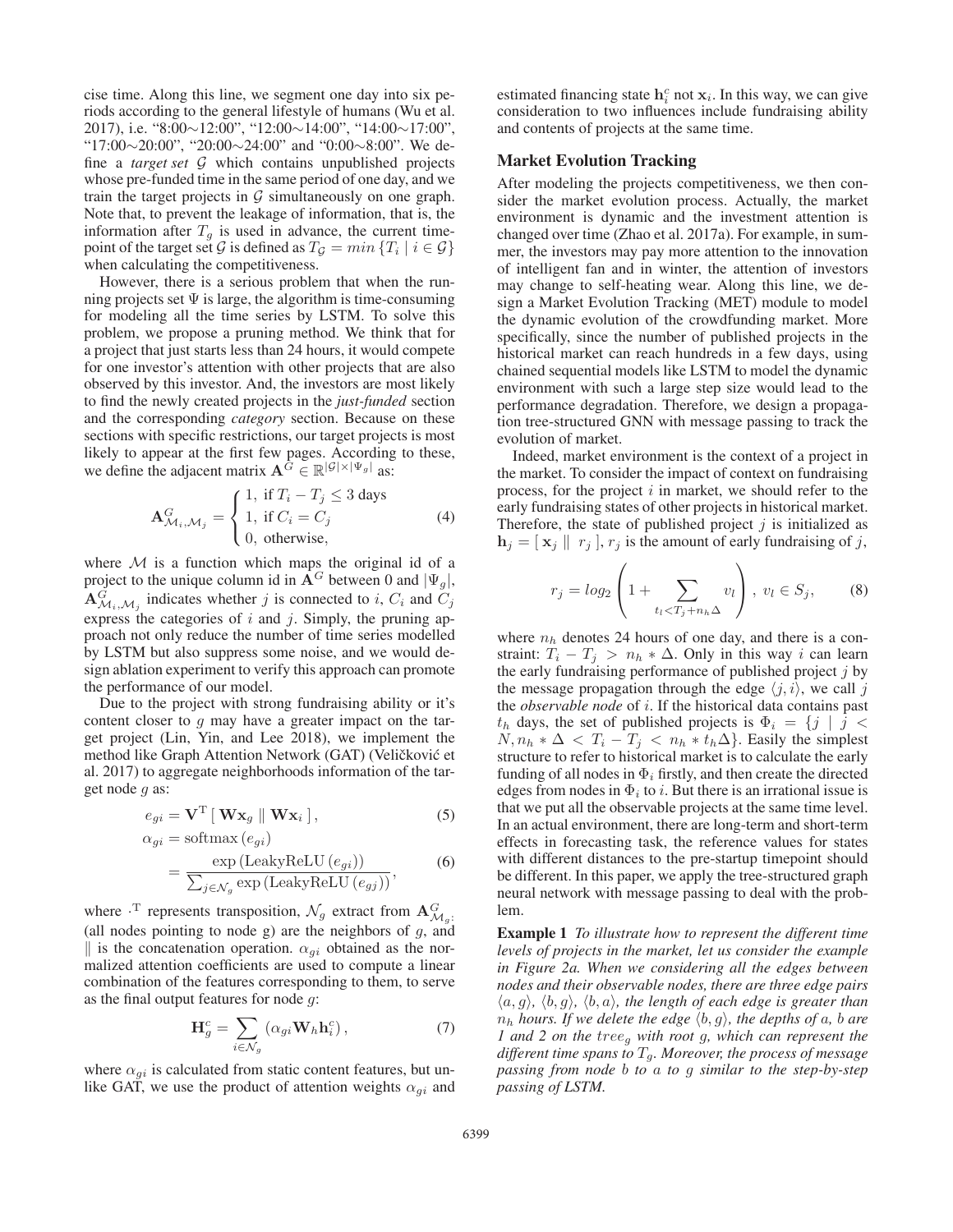

Figure 2: The propagation tree structure with message passing. Node  $a$  and  $b$  are the observable nodes of target  $q$ .

Considering a more complex situation, in Figure 2b, we apply the idea in Example 1 to all the observable nodes of target g. To prevent information redundancy caused by the states of sub-nodes propagate to  $q$  through multiple paths, we build the tree structure with root  $q$ . This similar idea is appeared in Tree-Lstm to predict the semantic relatedness of sentences in NLP tasks (Tai, Socher, and Manning 2015). Our Propagation Tree Construction algorithm is shown in **Algorithm 1.** In this algorithm, we train the target set  $\mathcal{G}$ simultaneously as in the competition module, and each  $T<sub>g</sub>$ is min $\{T_i|i \in \mathcal{G}\}\$ . So, each  $tree_g$  has the same structure except for the root (target node). The adjacency matrix **Γ** of Algorithm 1 represents the tree structure. The depths of nodes represent different time levels. Since the market environment is the context of target projects, and the equal interval sampling is beneficial for long-term effects propagation in contextual history learning(Wu et al. 2017). Therefore, when creating the edges between nodes in our algorithm, for  $i \in U^k - U^{k-1}$ , we reserve the shortest edge in  $\{ \langle i, j \rangle | \forall i \in U^{k-1} \}$  to build the tree. In this way, the time  $\{\langle j, i \rangle \mid \forall j \in U^{k-1}\}\$  to build the tree. In this way, the time intervals between the layers of this tree are as similar as posintervals between the layers of this tree are as similar as possible, it leads to each chain represented by the path from one leaf to root that approaches to evenly spaced time series.

For the message passing of the tree-structured network, we use propagation model in GG-NNs which unroll the recurrence for fixed number of steps  $t<sub>h</sub>$  and use back propagation through time to compute gradients. We initialize the node state when the time order  $t = 1$ :

$$
\mathbf{h}_{i}^{1} = [\mathbf{x}_{i} \parallel r_{i}], i \in \Phi,
$$
  
\n
$$
\mathbf{h}_{g}^{1} = [\mathbf{x}_{g} \parallel 0], g \in \mathcal{G}.
$$
\n(9)

And in the procedure of message passing, since the target nodes and other nodes update in the same way, we use  $v$ denotes the id of each node. The information aggregation in each time step as:

$$
\mathbf{a}_{v}^{t} = \boldsymbol{\Gamma}_{\mathcal{M}_{v}}^{\mathrm{T}} \left[ \ \mathbf{h}_{1}^{(t-1)\mathrm{T}} \ldots \mathbf{h}_{|G \cup \Phi|}^{(t-1)\mathrm{T}} \ \right] + \mathbf{b}.
$$
 (10)

We implement gated recurrent units to guarantee the longstep propagation of information, and the gated module for each node at  $t$  as follow:

$$
\mathbf{z}_v^t = \sigma \left( \mathbf{W}_z \mathbf{a}_v^{t} + \mathbf{U}_z \mathbf{h}_v^{t-1} \right),
$$
  
\n
$$
\mathbf{r}_v^t = \sigma \left( \mathbf{W}_r \mathbf{a}_v^{t} + \mathbf{U}_r \mathbf{h}_v^{t-1} \right),
$$
  
\n
$$
\mathbf{h}_v^{t'} = \tanh \left( \mathbf{W} \mathbf{a}_v^{t} + \mathbf{U} \left( \mathbf{r}_v^{t} \odot \mathbf{h}_v^{t-1} \right) \right),
$$
  
\n
$$
\mathbf{h}_v^t = \left( 1 - \mathbf{z}_v^t \right) \odot \mathbf{h}_v^{t-1} + \mathbf{z}_v^t \odot \mathbf{h}_v^{t'}.
$$
 (11)

# Algorithm 1 Propagation Tree Construction Input: Set of target projects  $\mathcal{G}$ ; Set of published observable projects Φ; Historical days  $t_h$ ; Mapping function  $\mathcal{M}_i \to \text{unique id in } \{0, 1, ..., |\Phi| \cup \Phi\}$  $\mathcal{G}$ |}, i < N; Output: Output adjacency matrix **Γ** 1: Set matrix **Γ** zeros, define infinite matrix **Len** 2:  $U^1 \leftarrow \mathcal{G}$ 3: for  $k = 1, ..., t_h$  do<br>4:  $B \leftarrow \Phi \cup G - U$ 4:  $B \leftarrow \Phi \cup \mathcal{G} - U^k$ <br>5: **for**  $i \in B$  **do** 5: for  $i \in B$  do<br>6: for  $j \in U$ 6: **for**  $j \in U^k$  **do**<br>7: **if**  $n_h * \Delta$ 7: if  $n_h * \Delta < T_j - T_i < n_h * 2\Delta$  then<br>8. Len 8: **Len**<sub>j,i</sub> ←  $T_j - T_i$ <br>9. **if**  $k = 1$  then 9: **if**  $k = 1$  then<br>10:  $\Gamma_{\mathcal{M}_i, \mathcal{M}_i}$ 10:  $\Gamma_{\mathcal{M}_j, \mathcal{M}_i} \leftarrow 1 \triangleright \text{connect with roots}$ 11:  $J \leftarrow \arg \min_{j \in U^k} (\mathbf{Len}_{j,i})$ <br>12:  $\Gamma_{M_i, M_i} \leftarrow 1$ 12:  $\Gamma_{\mathcal{M}_j, \mathcal{M}_i} \leftarrow \tilde{1}$ <br>13:  $U^{k+1} \leftarrow U^k$  $U^{k+1} \leftarrow U^k \cup i$ 14: return Γ

After  $t = t<sub>h</sub>$ , we get the final state of target g which learns the influence of propagating from entire market,

$$
\mathbf{H}_q^e = \mathbf{h}_q^{t_h}, \ g \in \mathcal{G}.\tag{12}
$$

 $H_g^e = h_g^{t_h}, g \in \mathcal{G}.$  (12)<br>To sum it up, comparing with the chain-like sequential models restricted by time step size, the layers of tree structure is much less, it can model the influence propagation of entire market. Therefore, our propagation tree structure is more suitable for modeling the evolution of entire market.

#### Joint Optimization

We combine the outputs of the above two modules and design the corresponding loss function. First, we use the fully connected layer to get the output value:

$$
\widetilde{y_g} = \text{ReLU}\left(\mathbf{W}_f\left(\mathbf{H}_g^c + \mathbf{H}_g^e\right) + b_f\right), \ g \in \mathcal{G},\qquad(13)
$$

where ReLU keeps prediction value  $y'_g \ge 0$ . Then, the loss function can be defined as: function can be defined as:

$$
Loss_p = \frac{1}{|\mathcal{G}|} \sum_{g \in \mathcal{G}} |y_g - y'_g|.
$$
 (14)

In addition, the MAE loss  $Loss_l$  of LSTM of modeling<br>as series in the competitive module can be calculated in time series in the competitive module can be calculated in the same way as Equation (14) could be jointly trained with  $Loss_n$ , since the more accurate states fitting of the published nodes leads to the more effective information aggregation. Next, we adopt trade-off to assign the weights between  $Loss_l$  and  $Loss_n$ ,  $\Theta$  represents the parameters of our model, so the objective function as follows:

$$
f(\Theta) = \min_{\Theta} \left( \eta \text{Loss}_p + (1 - \eta) \text{Loss}_l \right). \tag{15}
$$

Finally, we use Stochastic Gradient Decent(SGD) to update parameters Θ of the model and apply exponential decay to the initial learning rate 0.02.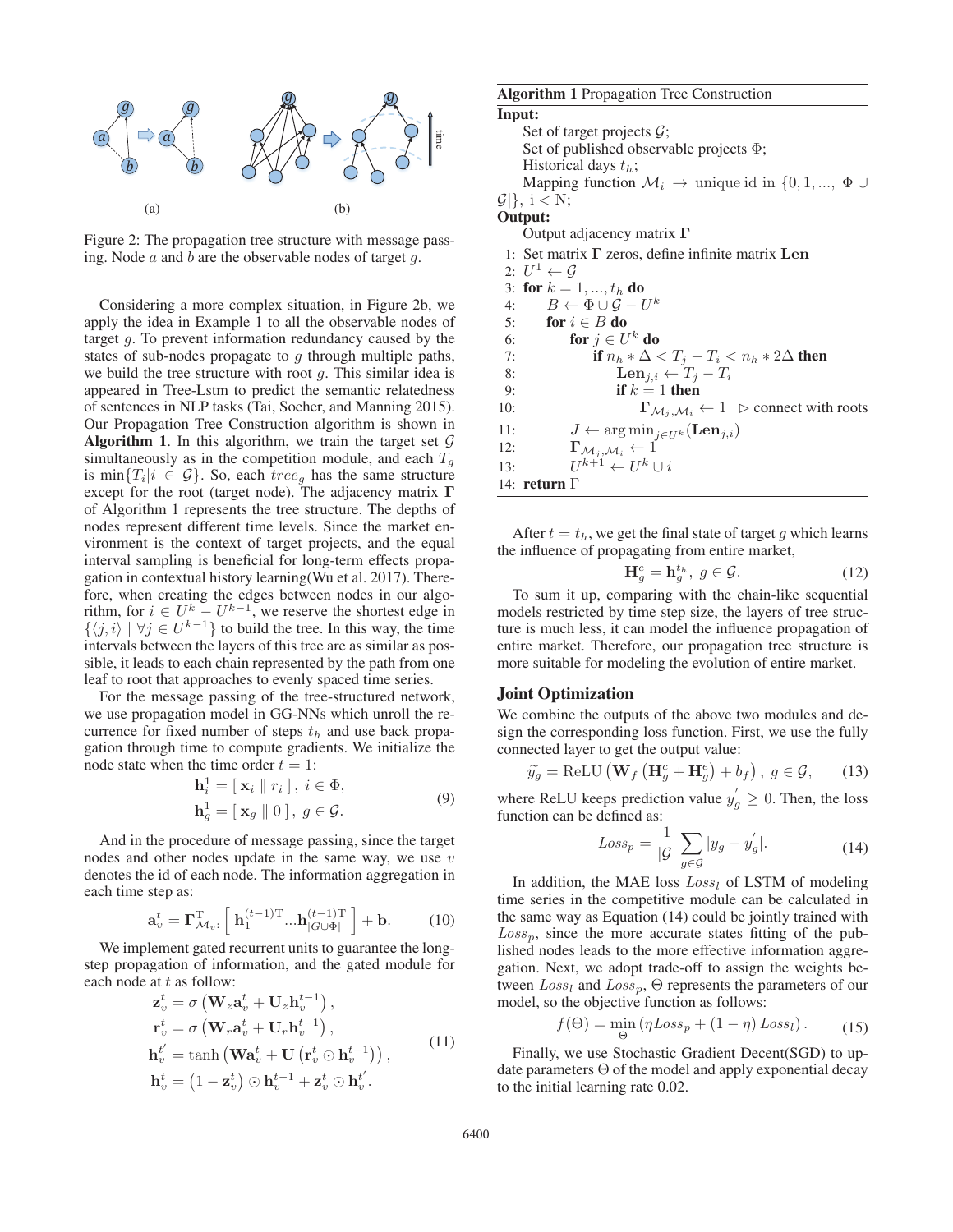# **Experiments**

In this section, we first introduce the dataset used in experiments. Then, the experimental setup is expressed in detail. Finally, we focus on evaluating the performances of GME in report of experimental results.

#### Dataset Description

Specifically, we conduct experiments on Indiegogo dataset (Liu et al. 2017) to verify the effectiveness of our model in the task of early fundraising estimating. There are  $N =$ 14, 143 projects and  $|S| = 1,862,097$  investing records in the dataset. And the dataset contains a variety of heterogeneous information about projects as shown in Table 1 mentioned in preliminaries. To test the generalization ability of our model on different scale dataset, we individually sample three sub datasets consisting of different amounts of projects (7K, 10K and 14K) from the complete dataset. In our experiments, we properly preprocess the dataset and divide it into training set and test set in chronological order with a split ratio of 5:1. To build historical market data for each target set, we use moving partition strategy to get inputs of model with a sliding time window above the time order. The sliding step is the segment periods mentioned above, and the length  $t_h = \{1, 2, ..., 7\}$  of time window would be adopted in experiments.

### Experimental Setup

Evaluation Protocols. In our study, we evaluated the prediction performance of our approach and the baselines through Root Mean Squared Error (RMSE) and Mean Absolute Error (MAE), which are the two standard evaluation metrics for prediction tasks (Wang et al. 2018). Specifically, G represents a set includes target projects from one time window, for the project  $i \in \mathcal{G}$  whose real target value  $y_i$  and predicted value  $\tilde{y}_i$  described in problem overview, the evaluation protocols denoted as:

$$
RMSE = \sqrt{\frac{1}{|\mathcal{G}|} \sum_{i=0}^{|\mathcal{G}|} (y_i - \tilde{y}_i)^2},
$$
  

$$
MAE = \frac{1}{|\mathcal{G}|} \sum_{i=0}^{|\mathcal{G}|} |y_i - \tilde{y}_i|.
$$
 (16)

Implementation Details. For numerical features in static features, we convert them into the categorical type (one-hot encoder) by dispersion. Specifically, the dimensions of declared funding duration and declared pledged goal are 4 and 16. For text data, we first use word segmentation to deal with it. Then we remove all punctuations, convert all words to lowercase, and only keep words that appear more than 5 times. On this basis, we implement the doc2vec method to generate 50-dimensional vector for each description. For all models (include baselines) in our experiments, the size of the hidden state in LSTM and the state of nodes in graph are both 50, the dimension of FC layers are also 50, and the dropout after gated module are kept 0.9 empirically. The weight  $\eta$  of trade-off is set as 0.7.

Baselines. Since *Early Fundraising Performance Estimating* is an open issue, many sequential methods in crowdfunding are not applicable to this task. Therefore, we compare the following well-designed models which are selected from the most related research fields, and we fine-tune some models that need to be transferred to adapt to our task.

- RFR (*Random Forest Regression*) is a regression-based method that can be used to model hand-crafted features (Liaw, Wiener, and others 2002). We process static features for prediction by the RFR whose max depth is 4.
- MLP (*Multiple Layer Perceptron*) is a typical feedforward neural network trained with back propagation (Zhang et al. 1998). For target project  $q$ , we first concatenate the static feature  $x_g$ , the average pooling vector of running projects' competitiveness at  $T_g$  and the average pooling vector of the initial state of nodes in  $tree<sub>q</sub>$  together. Then, these concatenated vectors are fed into an MLP with three FC layers for predictions.
- LSTM (*Long Short-Term Memory networks*) is a recurrent neural network architecture that can avoid vanishing gradient, which is a useful tool for modeling sequence. We set its step size to 15 in compared experiments (Hochreiter and Schmidhuber 1997).
- CLSTM (*Contextual LSTM*) takes the contextual information into account during the message propagation process (Ghosh et al. 2016), we create the contextual vector by discretized temporal variables in hours.
- DTCN (*Deep Temporal Context Network*) is designed for sequential image popularity prediction (Wu et al. 2017). This model learns the long-term and short-term effect of context from historical data.
- DMC (*Dynamic Market Competition*) can capture the competitiveness of projects in crowdfunding (Lin, Yin, and Lee 2018), we fine-tune the model slightly to make it applicable to our problem scenario.

In addition, we conduct the ablation experiments to verify the effectiveness of the main components of GME.

- GME-C is refer to our complete model GME without the market evolution module. We compare it with other models to test the competition module.
- GME-H is refer to our complete model GME without the project competition module. We compare it with other models to test the market evolution module.

## Experimental Results

Model Comparison. The comparison results on the fundraising prediction task with different models including GME are shown in Table 2. First, we focus on the performances of our complete approach GME, it achieves the best prediction performances on three data size settings with two evaluation metrics, and the minimum MAE is 0.1771, the minimum RMSE is 0.2857. Compared with non-GME models (except GME-H and GME-C), GME outperforms other prediction algorithms with averages of 15.6%, 14.0% and 12.9% relative MAE improvements on three data size settings. Next, we can easily see that the components of GME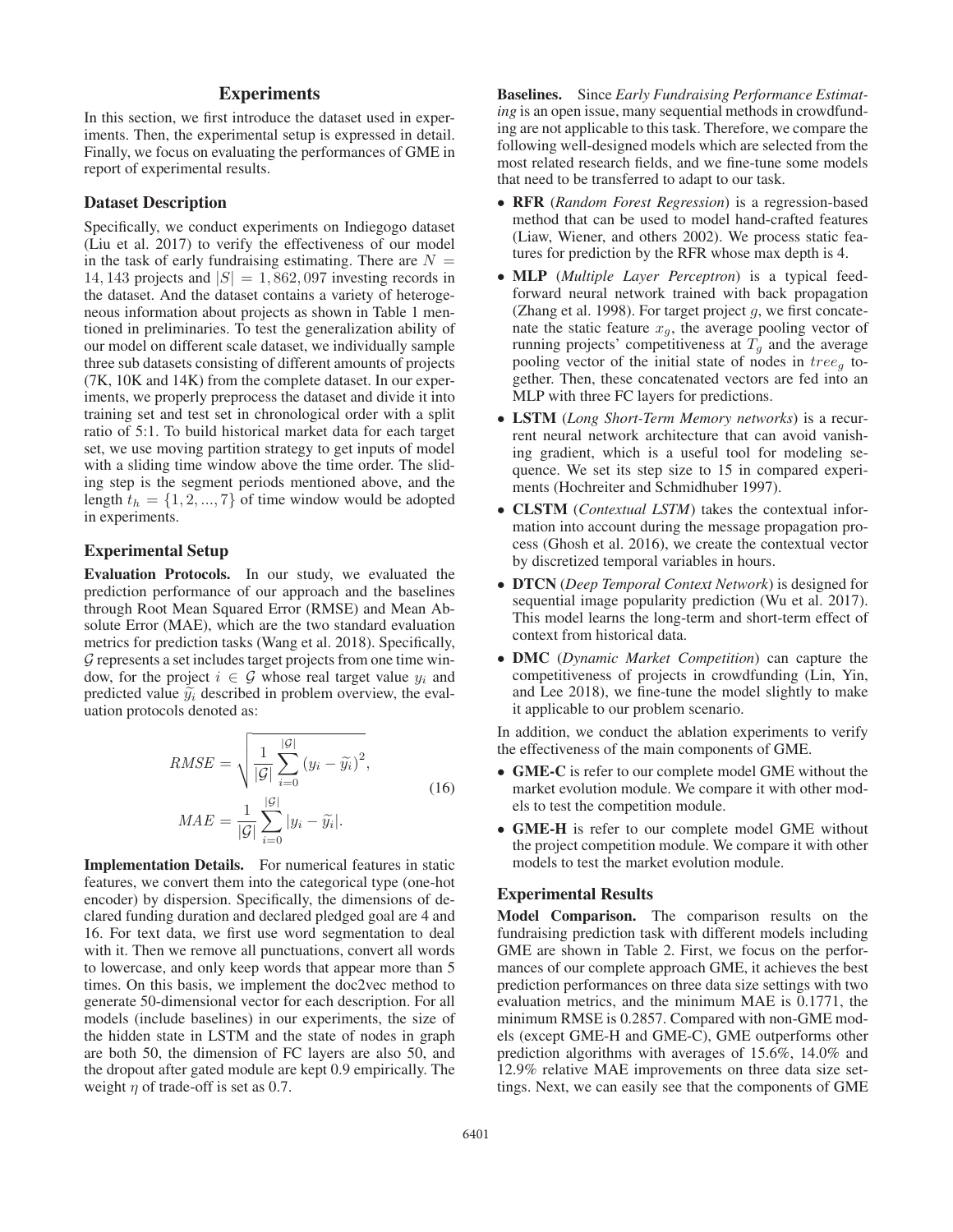Table 2: Comparisons on the datasets.

| Models       | Indiegogo-7K |             | Indiegogo-10K |             | Indiegogo-14K   |             |
|--------------|--------------|-------------|---------------|-------------|-----------------|-------------|
|              | MAE          | <b>RMSE</b> | MAE           | <b>RMSE</b> | MAE             | <b>RMSE</b> |
| <b>RFR</b>   | 0.2175       | 0.3343      | 0.2224        | 0.3293      | $\sqrt{0.2251}$ | 0.3376      |
| MLP          | 0.2201       | 0.3377      | 0.2209        | 0.3351      | 0.2193          | 0.3305      |
| <b>LSTM</b>  | 0.2134       | 0.3316      | 0.2238        | 0.3324      | 0.2117          | 0.3240      |
| <b>CLSTM</b> | 0.2112       | 0.3279      | 0.2128        | 0.3266      | 0.2146          | 0.3293      |
| <b>DTCN</b>  | 0.2024       | 0.3165      | 0.1978        | 0.3018      | 0.2044          | 0.3142      |
| <b>DMC</b>   | 0.1970       | 0.3100      | 0.1956        | 0.3117      | 0.1933          | 0.2938      |
| GME-C        | 0.1941       | 0.3047      | 0.1974        | 0.3141      | 0.2053          | 0.3078      |
| <b>GME-H</b> | 0.1880       | 0.3086      | 0.1930        | 0.3023      | 0.1914          | 0.2924      |
| <b>GME</b>   | 0.1771       | 0.2940      | 0.1819        | 0.2894      | 0.1836          | 0.2857      |

are also able to get superior results. Especially, GME-C surpasses all models except GME on RMSE on Indiegogo-7K. And compared with three sequential models (LSTM, CLSTM, DTCN), the propagation tree structure of GME-H is not complicated but can effectively capture the evolution of the entire market environment. It leads to GEM-H gets more accurate results on MAE and RMSE. Finally, observing the performance of the combination of modules, there is an obvious appearance that GME can achieve higher accuracy than GME-H and GME-C. It proves that combining competition learning with market evolution learning can further boost the performance. To sum up, the effectiveness of market modeling in our approach is verified in the experiments.

Influence of History Length. In this section, first, we visualize the performance variations with the increase of the depth of propagation tree on Indiegogo-7K. The depth is the number of historical days we can observe before the prestartup time of the target project. What stands out in Figure 3a is that the performances of GME and GME-H become better with deeper depth in the overall trend. However, at the tail of these curves, GME and GME-H show slight upward trends. These tests reveal that lengthening history length without limit does not necessarily lead to better experimental results, since it probably to bring more noise. In our experiment, the most appropriate depth for GME is 5, it achieves the best result 0.1771 on MAE. Second, compare with the classic sequential model, as shown in Figure 3b, we find that LSTM does not improve significantly with the increase of step size (the number of historical projects). Finally, to verify that the tree structure with time levels is more efficient than directly aggregating all historical nodes by GNN, we define "w/o tree" to denote not using tree structure. And we give the results of corresponding architectures GME (w/o tree) and GME-H (w/o tree). Obviously, GME (w/o tree) and GME-H (w/o tree) do not perform well, the greatest scores of them are 0.1834 and 0.2060. And they do not improve by the increase of the history length.

Influence of Pruning Approaches. In the competitiveness module, we propose the pruning approach that retains only two physical relationships: projects belong to the same category and on the just-funded section. The experimental results of pruning approaches are shown in Figure 4, where all methods are based on GME. *Unpruned* retains all edges, *Only Cate* retains the edges between the target project and



Figure 3: Influence of history length.



Figure 4: Influence of pruning approaches.

other nodes with the same category, *Only JF* deletes all connections except the projects on the just-funded section at time  $T<sub>g</sub>$ . Moreover, *Cate & JF* denotes the union of *Only Cate* and *Only JF*. It can be seen in Figure 4, pruning with only one physical relationship would reduce the accuracy of the model slightly, since it loses a considerable amount of information. But the significant result is that *Cate & JF* lead to a more accurate prediction than *Unpruned* on our dataset. It proves that our pruning method is capable of avoiding more useless input for the influence aggregation.

### **Conclusion**

In this paper, we studied the issue of estimating the early fundraising performance of the unpublished project on online crowdfunding platforms. Along this line, we proposed a Graph-based Market Environment model (GME) to explore the market environment and estimate the early performance of the target project. Specifically, we discriminatively modeled the market competition and market evolution by designing two graph-based neural network architectures and incorporating them into the joint optimization stage. We conducted extensive experiments on the real-world crowdfunding data collected from Indiegogo.com. The experimental results clearly validated the effectiveness of GME.

In the future, we will apply our models to other scenarios and applications leading to a more general framework.

## Acknowledgements

This research was partially supported by grants from the National Key Research and Development Program of China (No. 2016YFB1000904), and the National Natural Science Foundation of China (Grants No. U1605251, 61922073,